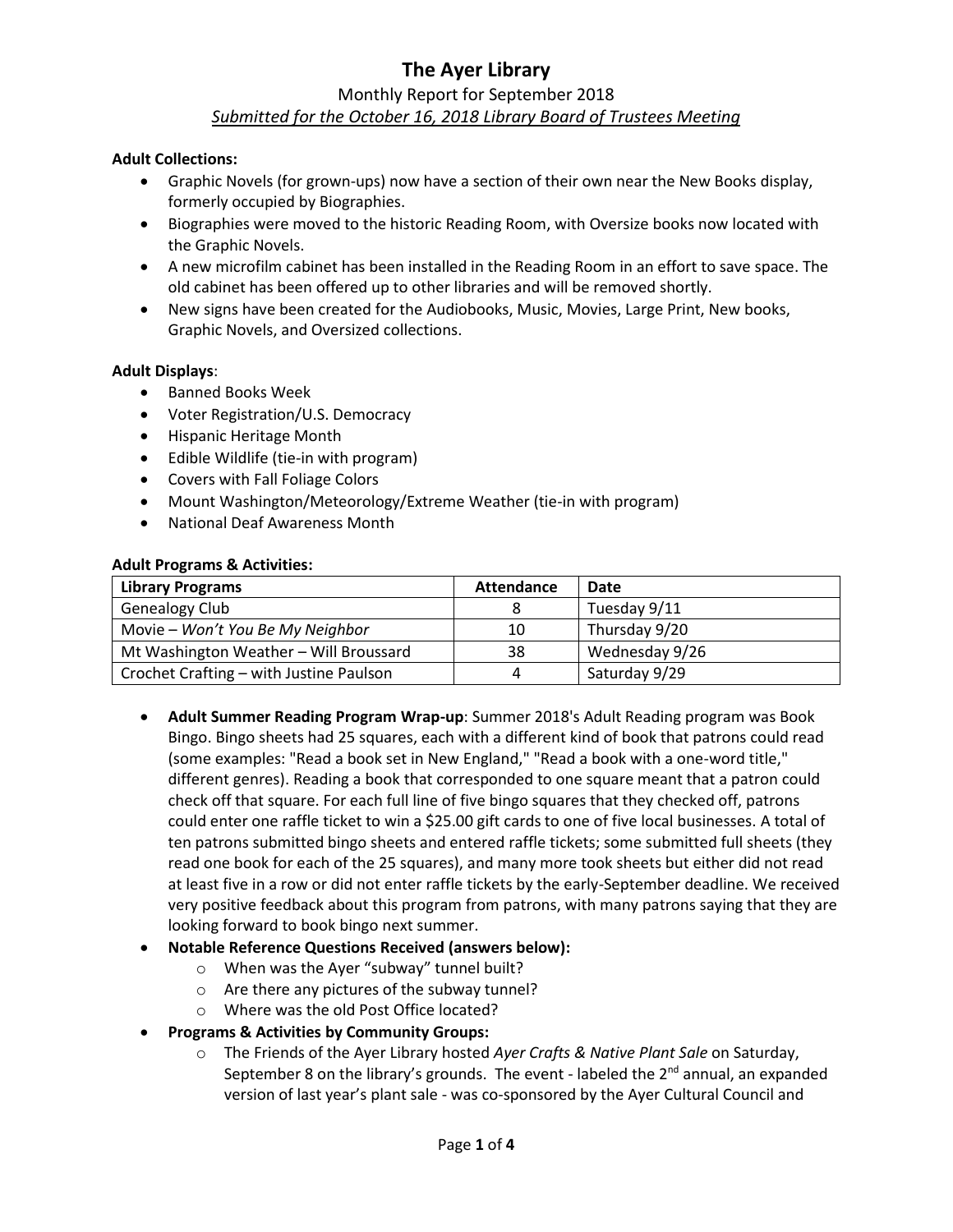# **The Ayer Library**

# Monthly Report for September 2018

# *Submitted for the October 16, 2018 Library Board of Trustees Meeting*

included table displays by local non-profit groups and live music and demonstrations by local crafters and artists. The event raised over \$1100 to help the Friends fund library programs and activities.

- $\circ$  New England Studios successfully closed off much of the Town of Ayer while filming scenes for an as-yet-unnamed TV series during the week of Sept. 17. In addition to filming scenes downtown and at the Shop & Save supermarket, the studio asked for and received permission to use of a portion of the library's parking lot during the afternoon of Wednesday the 19<sup>th</sup> to stage equipment for scenes they planned to film on the railroad bridge.
- $\circ$  The Ayer Community Garden committee held two organizing meetings, September 4<sup>th</sup> and  $18<sup>th</sup>$ , in the library's front room. ACG was founded and has been meeting in the library after the Farm to Fork presentation given in June.
- o The Town of Ayer presented the program *Municipal Taxation & Budgeting 101* at the Library on September 25<sup>th</sup>. Town Accountant Lisa Gabree, Assessing Administrator Tom Hogan, and Town Manager Robert Pontbriand were on hand to outline the processes that the Town uses to set tax rates and to build and manage its annual operating budget. While rainy weather kept the attendance down, Ayer Public Access Corporation was on hand to record the program and make it available for later viewing.

# **Library Building & Grounds**

- New gender-neutral signs were purchased and hung outside the public restrooms.
- Renaud Electric repaired the switch plate on the automatic door of the Youth Services entrance on 9/26.
- Turf Unlimited drained and winterized the landscape irrigation system on 9/27.
- Johnson Controls serviced the gas burner on our boiler and set up the HVAC system for the heating season on 9/28.

# **Library Director's Activities:**

- $\bullet$  1<sup>st</sup> official day on the job as Ayer Library's new Library Director on Tuesday, 9/4.
- Working with and getting to know library staff colleagues.
- Setting up office workspace, reviewing files, beginning to learn library operations.
- **•** Began standing weekly meetings with Assistant Director Samantha Benoit on 9/18.
- Began individual meetings with library staff and board members on 9/27.
- Meeting and speaking with library patrons and community members in the library, at events, and around the community, including:
	- o Participated in the Ayer Crafts & Native Plant Sale hosted by the Friends of the Ayer Library on Saturday, September 8<sup>th</sup>.
	- o Participated in the Holdenwood Trail Run to benefit the Ayer-Shirley Education Foundation in Shirley, MA on Saturday, September 29<sup>th</sup>.

# **Library Director's Meetings:**

- Massachusetts Board of Library Commissioners State Aid Workshop (Auburn, MA), 9/10.
- Town Department Heads, 9/12.
- Ayer Library Board of Trustees, 9/18.
- Massachusetts Higher Education Consortium Expo (Worcester, MA), 9/20.
- Elizabeth Nonis, Friends of the Ayer Library, 9/24.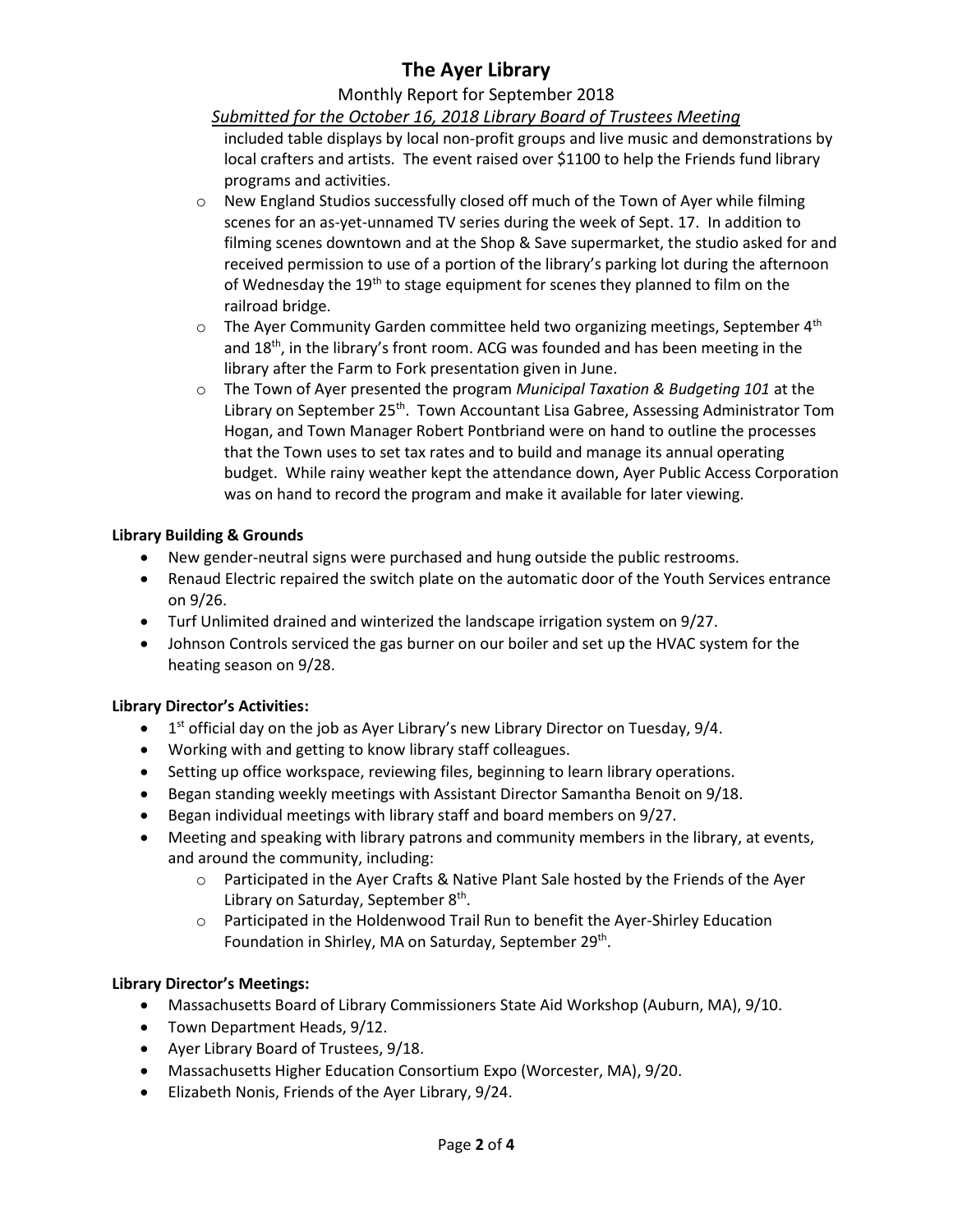# **The Ayer Library**

# Monthly Report for September 2018

# *Submitted for the October 16, 2018 Library Board of Trustees Meeting*

- Laurie Sabol, Friends of the Ayer Library, 9/27.
- Kerry Cooper, Assistant Town Accountant, 9/27.
- Scott Kurland, Ayer Public Access Corporation, 9/28.

### **Library Website:**

- Added a "Resources for Learning Basic Computer Skills and Programs" list (computer literacy resources local to Ayer). Printouts of list kept behind desks for interested patrons.
- Created a "Community Resources" page on AyerLibrary.org. This is a list of local resources more comprehensive than the printouts.
- Created separate "Online Resources" and "Media" pages under the "Reference" tab on AyerLibrary.org.
- Updated the website calendar with upcoming events.
- Updated resource list printouts: "At-Risk Resources," general resources for patrons in need, and "Housing and Food Services." These are lists that we keep behind our desks and display on the downstairs bulletin board.

#### **Youth Services Programs & Activities:**

• In September the Youth Services Department hosted 8 Juvenile programs with a total combined attendance of 188 people.

| <b>Programs</b>                      | <b>Attendance</b> | Date          |
|--------------------------------------|-------------------|---------------|
| Story Ninja – How to be a Friend     |                   | Tuesday 9/4   |
| Storytime - Fiddle-I-fee             | 33                | Thursday 9/6  |
| Story Ninja - American Sign Language | 22                | Tuesday 9/11  |
| Storytime - Visit with Goldilocks    | 37 <sup>a</sup>   | Thursday 9/13 |
| Story Ninja - Card Games             | 19                | Tuesday 9/18  |
| Storytime - Tumble Bumble            | 30 <sup>b</sup>   | Thursday 9/20 |
| Story Ninja - Cat in the Clouds      | 17 <sup>c</sup>   | Tuesday 9/25  |
| Storytime - Race Car Count           | 23                | Thursday 9/27 |

a. One of our local grandmas dabbles in ventriloquism and she volunteered to bring in her doll and do a special storytime for us.

b. With our monthly visit from Suzie and Rosie, the Read Therapy dogs, and their handler Agnes.

- c. Cat in the Clouds is a story about a cat that lived at the Mt. Washington Observatory. This book was chosen to tie-in with the matching adult program that week.
	- Our Tuesday evening Story Ninja program is continuing to grow in popularity; in September we noticed 2 new families have now become program regulars.
	- Storytime is back in full swing and we have seen a lot of new faces there as well, many of them first-time library users. They have been enthusiastic about the library and complimentary towards our collections and programs.
	- We also partnered with the local grant-funded program, The Family Partnership Center (FPC), and they now run one of their storytime programs with Ms. Sarah at the library on Wednesday mornings at 10:45. We have worked with FPC in the past on many different events. (Note: Christina's mother used to be their head playgroup coordinator until her retirement August!) We are excited for this relationship to continue with the new coordinators, Sarah and Amy.
	- We continued with our once a month visit from Willow, a Read Therapy dog who belongs to one of our regular families. She comes earlier in the morning and kids have a chance to sit one on one with her and read a story of their choice together.